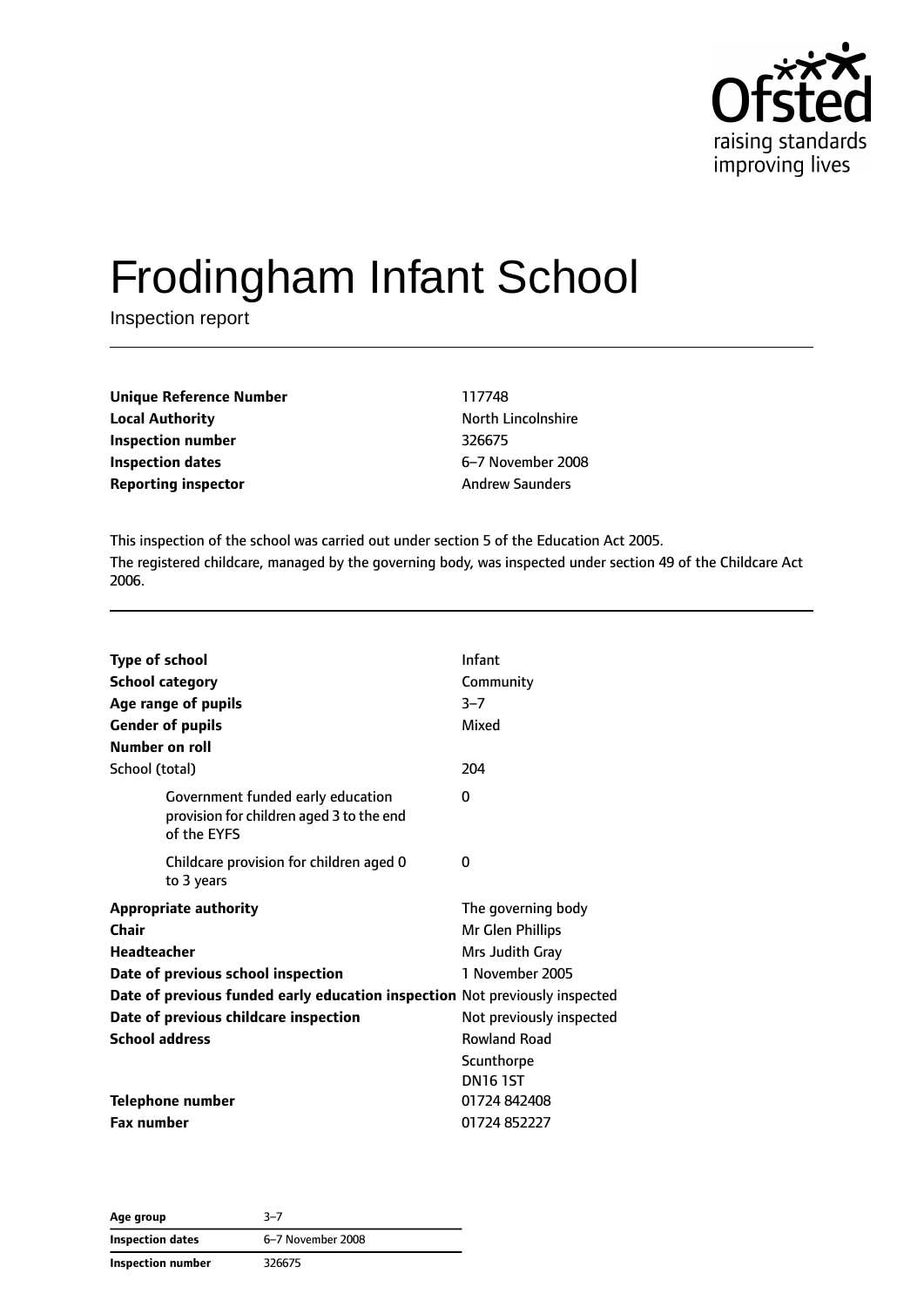.

<sup>©</sup> Crown copyright 2008

Website: www.ofsted.gov.uk

This document may be reproduced in whole or in part for non-commercial educational purposes, provided that the information quoted is reproduced without adaptation and the source and date of publication are stated.

Further copies of this report are obtainable from the school. Under the Education Act 2005, the school must provide a copy of this report free of charge to certain categories of people. A charge not exceeding the full cost of reproduction may be made for any other copies supplied.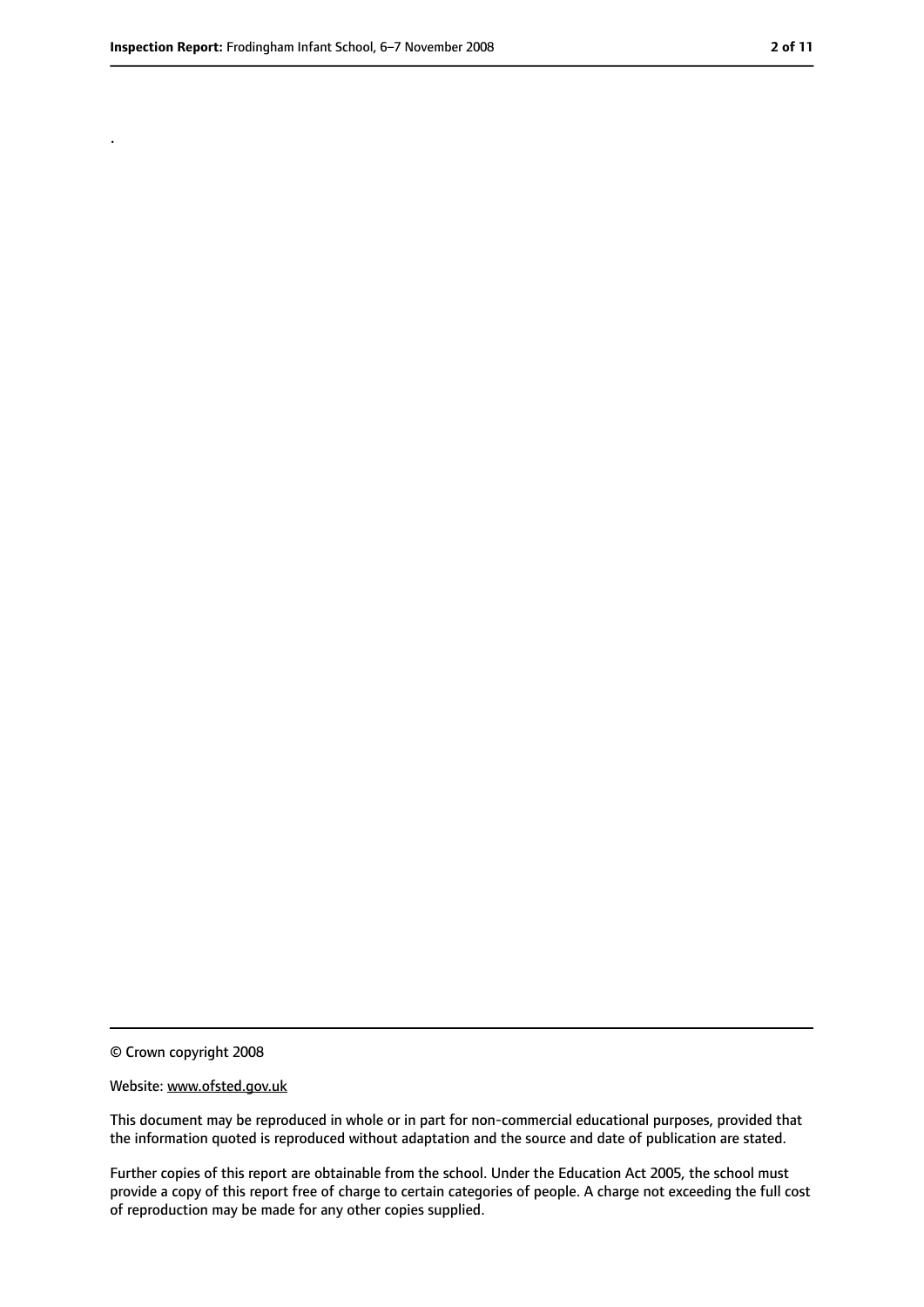# **Introduction**

The inspection was carried out by two Additional Inspectors.

### **Description of the school**

This is an average sized school located in a suburban area. The proportion of pupils eligible for free school meals is higher than national figures, as is the number of pupils with learning difficulties and/or disabilities. The number of pupils with English as an additional language is very low; very few are from minority ethnic groups. Provision for the Early Years Foundation Stage (EYFS) comprises the Nursery and Reception class. Pupils join the Nursery in the term after their third birthday; there are two intakes into the Reception class, in September and January. The school has the National Healthy School standard, the Basic Skills Agency quality mark, the Roy Castle Clean Air award, the Bullying Charter for Action, the Activemark and is recognised as a National Literacy Trust Reading Connects school.

#### **Key for inspection grades**

| Grade 1 | Outstanding  |
|---------|--------------|
| Grade 2 | Good         |
| Grade 3 | Satisfactory |
| Grade 4 | Inadequate   |
|         |              |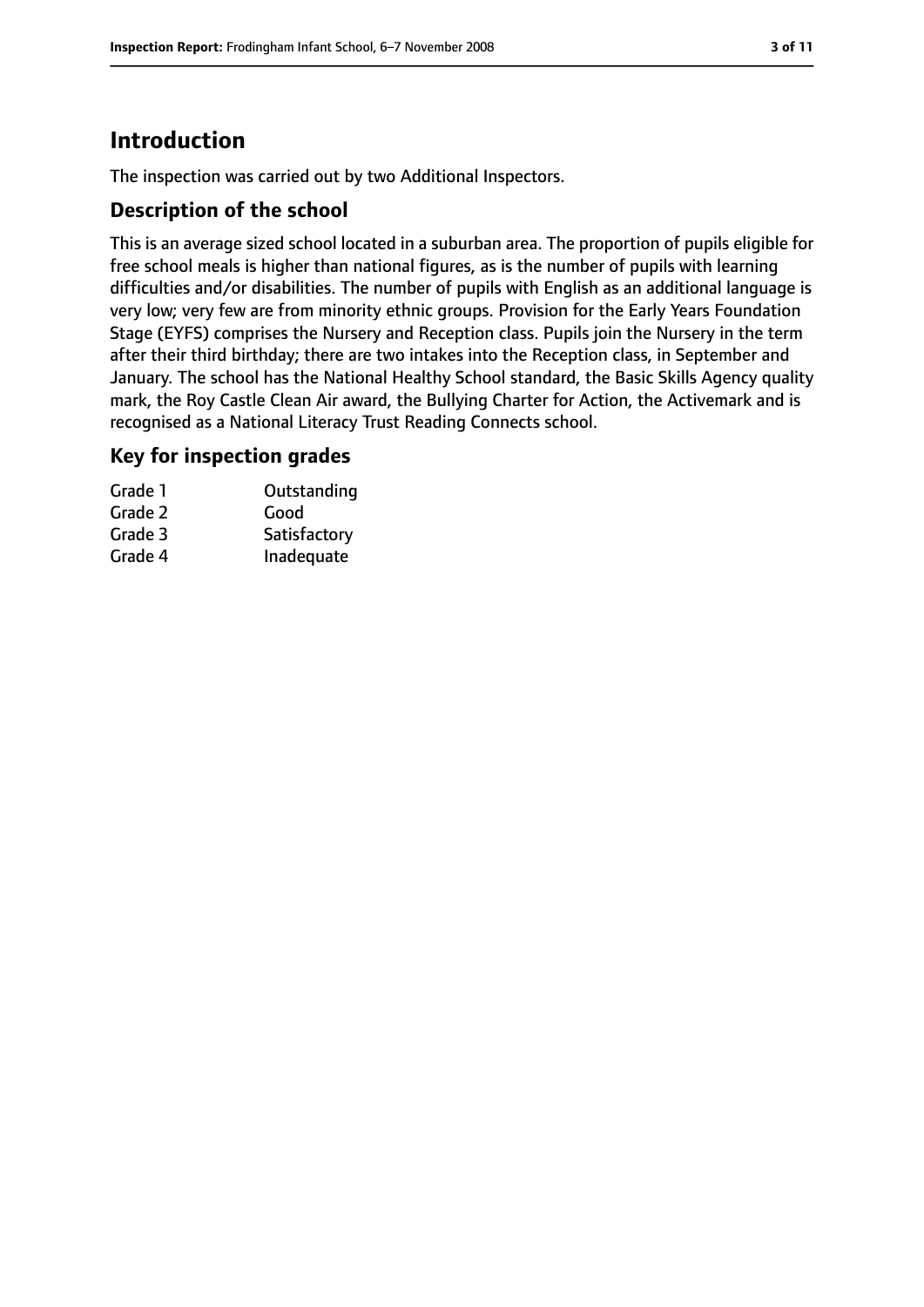# **Overall effectiveness of the school**

#### **Grade: 1**

This is an outstanding school, where pupils flourish both socially and in their learning. The dedicated care and guidance by all staff encourage pupils to love learning and develop the personal attributes that help them to succeed. Their achievements are celebrated with great pride. The school has an enthusiastic staff team whose morale is high; everyone shares the same vision and commitment to improvement. There is a strong focus on raising standards. Teaching is very well focused on the needs of individual pupils and staff deliver good, often outstanding lessons. The curriculum is enriched and deftly adapted to ensure pupils' enjoyment.

From starting points well below those typical for their age, pupils achieve very well and standards are above average by the end of Key Stage 1. Those who do not find learning particularly easy are skilfully supported so that they reach standards well above similar pupils nationally. Writing has been a school focus and recent data show that strategies introduced to improve boys' writing in particular, such as using exciting topics, have had a good impact. Even so, the standard of writing could be higher, especially for more able pupils, because pupils are not always using the exciting language they are encouraged to use when they talk in their written work.

Learning is excellent because pupils are extremely well motivated and wholly involved as active participants in setting targets and improving their work. Teachers are enthusiastic and make lessons stimulating by providing practical tasks. They emphasise oral work, which leads to exceptional progress in speaking and listening. They ensure that pupils know exactly what they need to do to improve their work.

This is a happy school because the personal development and well-being of pupils are excellent; they feel safe and well looked after in school. As a parent said, 'My child is learning extremely well and that's down to the teachers, who are approachable and helpful.' Parents are overwhelmingly positive about what the school does for their children. In particular, they say that they are well informed and their children make very good progress.

Pupils understand the importance of keeping fit and staying healthy, and contribute to the school's community, for example, by serving as playground pals. The school promotes pupils' confidence and self-esteem wonderfully through their innovative work on celebrating strengths. For example, pupils learn how to persist when completing difficult tasks; others show generosity in the playground by inviting others to join in their game. Pupils' very positive attitudes to learning and their secure literacy, numeracy and information and communication technology (ICT) skills mean they are exceptionally well prepared for their next school and their futures.

Leadership and management are very strong because accurate self-evaluation has led to the introduction of highly effective strategies that have raised standards across the school, such as the effective use of targets for groups and individuals. Sharing of information between staff means that senior leaders know the pupils very well, their progress is monitored carefully and support is provided quickly where needed. Where needs are identified, the knowledge and skills of staff have been rigorously developed so that they can provide even better support for learning. The managers and governors work well together to raise standards and promote enjoyment. Consequently, the school has excellent capacity to continue to improve.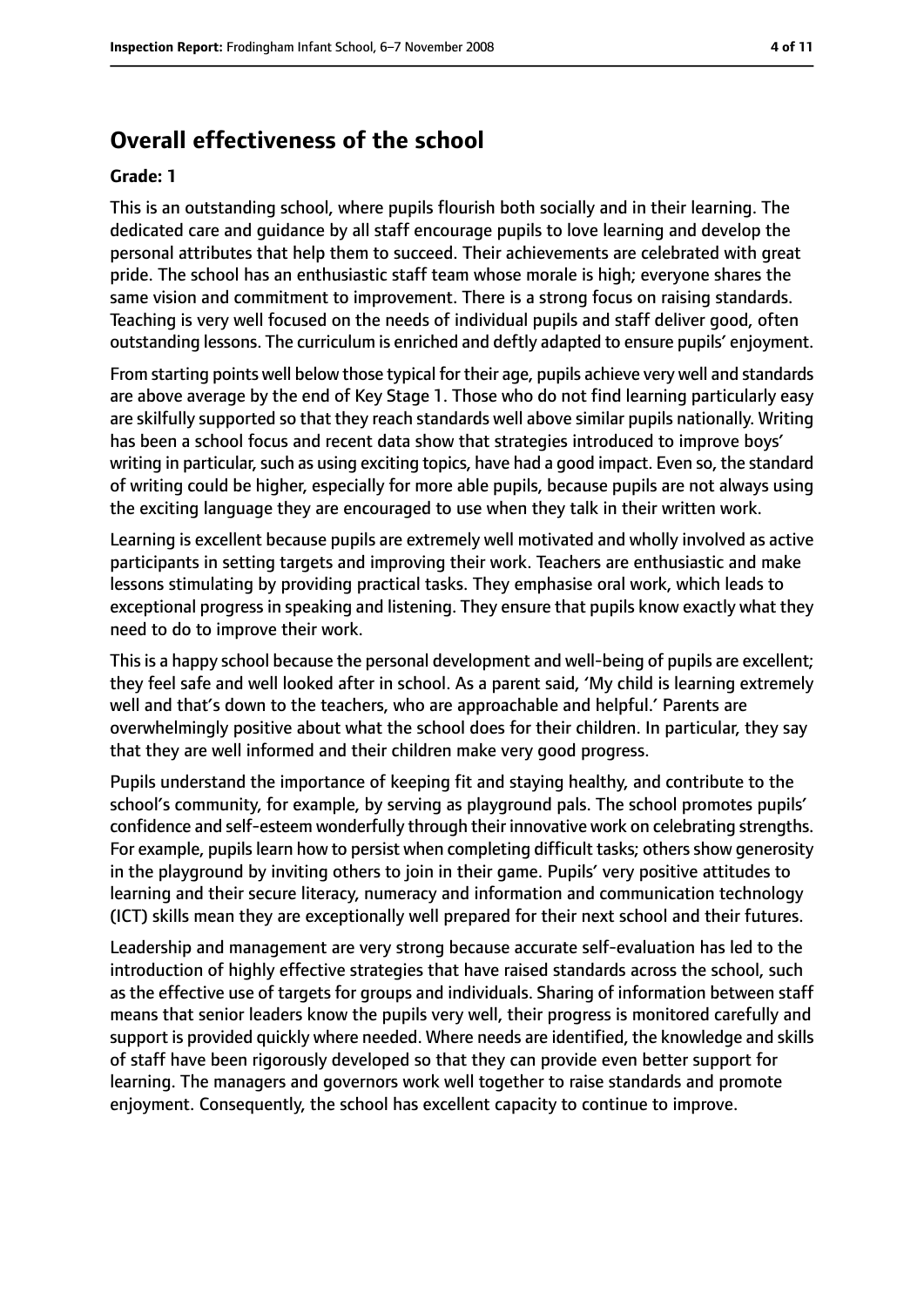# **Effectiveness of the Early Years Foundation Stage**

#### **Grade: 2**

Provision in the Early Years Foundation Stage (EYFS) is good. It is well managed and there is a strong focus on achievement, personal development and well-being; adults have high expectations. Children's behaviour is good and positive relationships help them to feel confident and safe. They are very well cared for, and policies and procedures are followed consistently.

Children enter Nursery with standards that are well below those usual for their age, in all areas of learning. They settle quickly into the clear routines which help them view learning positively. Excellent links with parents, other providers for children in their early years and outside agencies create a culture of learning together which makes transition to school easy and enjoyable for both children and parents. Social skills, language development and early literacy and numeracy skills are promoted well. Regular assessment based on observation and recording of progress informs next steps in children's learning. As a result, the majority of children make good progress and most leave Reception having reached the levels expected for children of their age.

Well planned activities many of which children can choose for themselves, offer a wide range of opportunity and are well managed to maximise learning. Indoor areas provide a stimulating environment which promotes learning and personal development. The outside area, whilst secure, does not offer the same level of challenge or stimulation. Although physical development is catered for, other aspects of learning are not as strong outdoors, particularly in the Reception class.

#### **What the school should do to improve further**

- Ensure all pupils in the EYFS have sufficient opportunities to extend their learning in all aspects, using the outdoor environment.
- Encourage pupils, especially the more able, to use more of their exciting spoken language in their writing

# **Achievement and standards**

#### **Grade: 1**

Achievement is outstanding. Pupils reach standards which are above average at the end of Year 2 and this represents outstanding progress from their low starting points in the EYFS. The school continues to give priority to the improvement of reading and writing skills and, consequently, pupils' performance in national tests in Year 2 has improved, although the standard of writing could be higher especially for more able pupils. In mathematics, they reach particularly high standards. Pupils who struggle to learn easily, including those with learning difficulties and/or disabilities, also reach exceptionally high standards compared to similar pupils nationally. The effective and integrated use of ICT means pupils make exceptional progress in this subject.

# **Personal development and well-being**

#### **Grade: 1**

By the time they leave school, pupils are mature and confident learners. They make a good contribution to their own school community, for example, by willingly accepting responsibilities for tasks around school including serving as 'playground pals'. Pupils get on extremely well with one another and are very sensitive to the needs of others. Celebration of strengths and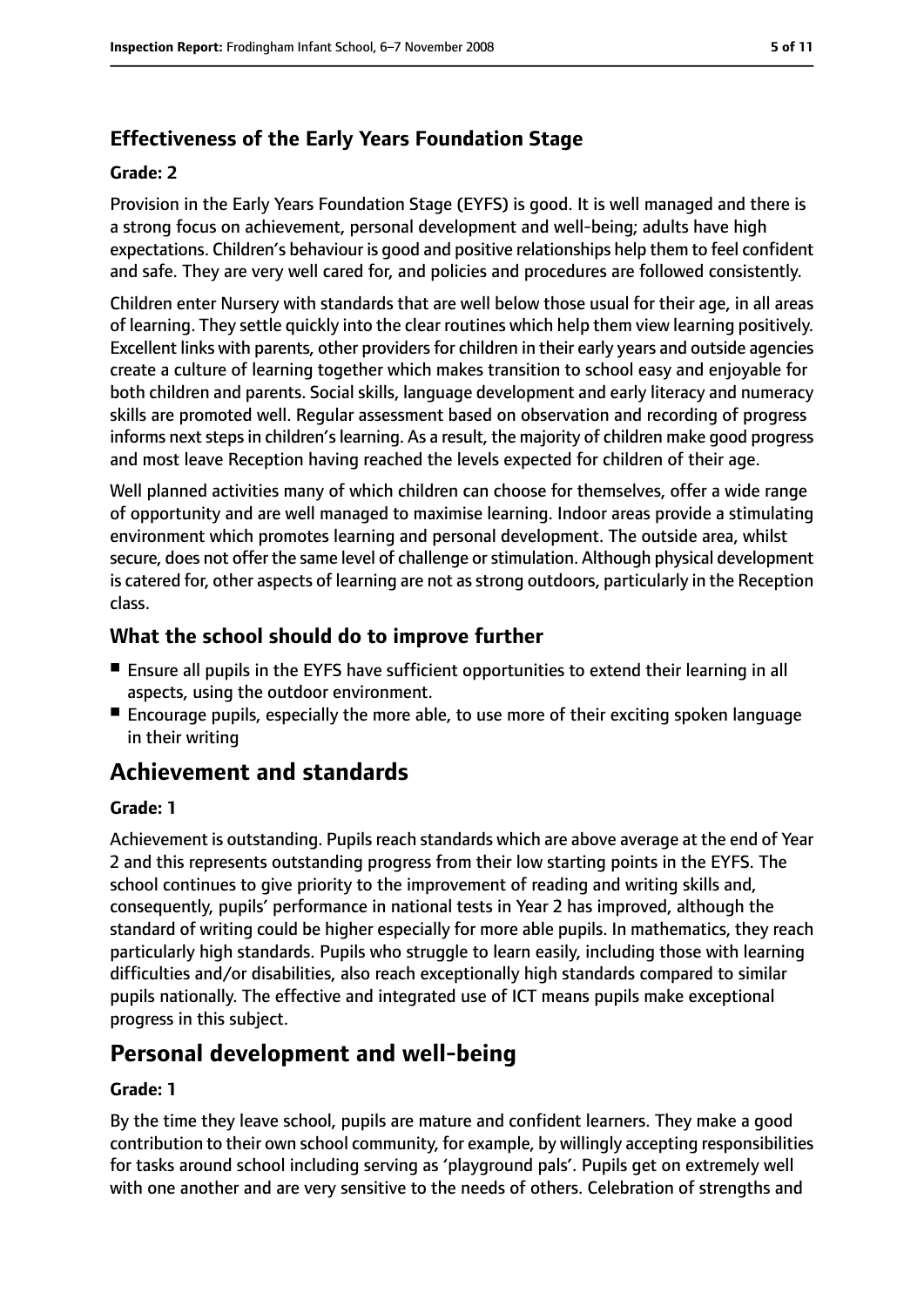circle time are used very effectively to promote pupils' care and understanding of others. Pupils love coming to school and their attendance is above average. Their behaviour is exemplary. Spiritual development is outstanding because of the reflective atmosphere in many lessons and activities. Moral and social development are also exceptionally well developed for their age, particularly because of the celebration of pupils' strengths that generates very positive, 'can do' attitudes across the school.

Pupils show great understanding of the cultures of others and understand why people follow different traditions. They trust and respect their teachers, and feel very safe in school. They feel that bullying is very rare; any which might occur is dealt with effectively. Pupils are very enthusiastic about the after school clubs and trips out of school. They are very good about healthy food options and have a clear understanding of why a healthy diet helps them to grow and learn. Pupils have highly positive attitudes to work and readily identify how their strengths can help them learn further. This helps to ensure they are in a very strong position to get the most out of their life in school in the next phase of education and beyond.

# **Quality of provision**

# **Teaching and learning**

#### **Grade: 1**

Excellent use of information about the progress pupils are making, along with the very strong subject knowledge of teachers, means that lessons are effective in moving learning forward, and tasks are accurately matched to pupils' abilities. Teachers' enthusiasm helpsto make lessons fun and ensures a good pace. The use of electronic interactive whiteboards is exceptional and frequently includes pupils as part of the teaching team. Throughout the school, there is an ethos of shared responsibility for learning and pupils are helped to understand their part in doing even better. Teaching provides helpful opportunities to develop writing in subjects across the curriculum, and the curriculum provides exciting experiences to write about. On occasions, more able pupils could be encouraged to use more of the interesting language they use when they talk in their writing to ensure that they reach the highest levels. All staff actively help pupils to reflect on their learning during lessons and this informs what they need to aim for next. Along with good questioning, this helps ensure that pupils are learning to learn, not just reaching a solution. Written work is marked consistently, following the school guidelines, and pupils look forward to their 'Next time…' comments which give them useful guidance on how to improve. Targets and successes are shared with parents regularly and the school works hard to encourage parents and carers to be part of the learning journey.

## **Curriculum and other activities**

#### **Grade: 1**

The school works tirelessly to develop an outstanding curriculum that provides interesting, enjoyable learning opportunities. In particular, the work on celebrating strengths, embedded through the curriculum, has had a very significant impact on the personal development and well-being of the pupils and is evident in every lesson. This is further strengthened through the carefully constructed personal, social and health education programme. Links between subjects are strong and help pupils to see the importance of different parts of their work. Pupils use the abundance of computers as natural tools to produce work. In particular, their use of powerful software to produce their own short films provides excellent scope to develop their speaking and listening. The curriculum is further enriched by a good range of visits and visitors,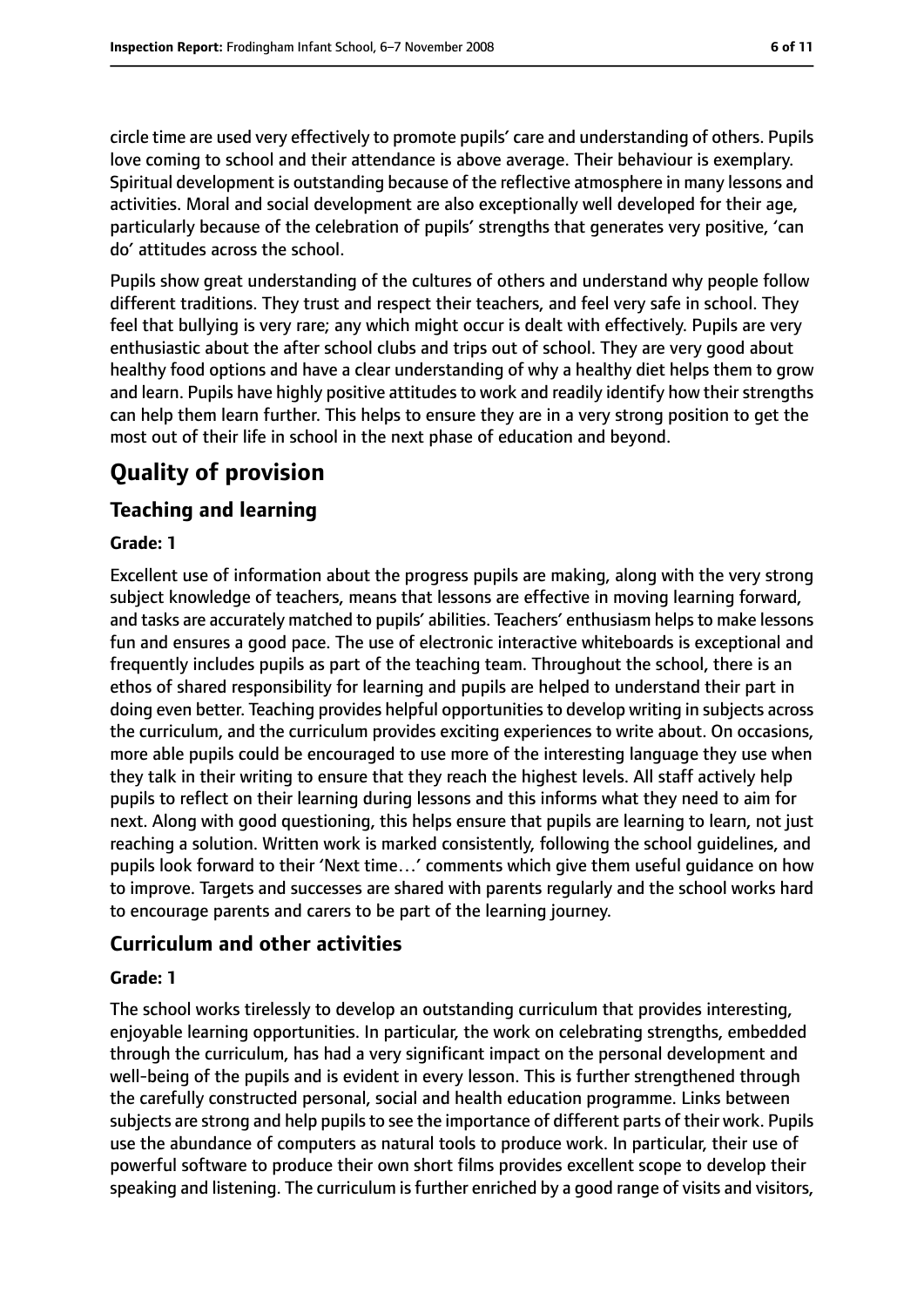and activities after school, such as the cooking club. Pupils said they love taking part in these. Opportunities for parent workshops are a powerful tool in developing the learning partnership with parents; for example, parents appreciated the 'Reading Drop-in' as 'a brilliant idea' to encourage working parents to make time to sit down and read with their children. The forward thinking attitude of the school means that they have led various initiatives among other local schools, such as the use of new Social and Emotional Aspects of Learning (SEAL) materials and the 'Celebrating Strengths' initiative.

#### **Care, guidance and support**

#### **Grade: 1**

Staff know the pupils extremely well and have established very positive relationships with them and their parents. The school works vigorously to meet the needs of all pupils, especially the high proportion of pupils who find learning more challenging, or who face other difficulties. The health and safety of all children are paramount and all necessary child protection and safeguarding requirements are robust. Staff are proactive in helping pupils to discuss worries and concerns, often against a background of thinking about their strengths. Links with support agencies, such as the Practical Family Support Service, are excellent. Pupils' exemplary behaviour is a result of the consistent approach by staff, which emphasises the choices pupils can make, and the consequences, both positive and negative. This has been particularly effective in supporting pupils who have had behavioural issues. Reports to parents are clear and informative about pupils' progress and parents are helped to know how to support their children effectively. Helpful targets are set, both for individuals and for the class, and pupils encourage each other to work towards these. Other guidance is given through regular marking and pupils expect to improve their work as a result. Memos about good behaviour or work are sent home and strengthen links with parents. Close links with the local junior schools ensure pupils are ready for their new school.

# **Leadership and management**

#### **Grade: 1**

The strong vision and focused determination of the headteacher, shared by the senior leadership team, have enabled the school to develop extremely well. In particular, their careful analysis of available data on pupils' progress has given them a clear picture of how to improve. They have developed an ethos in which they continually strive to improve teaching and learning for the pupils. The celebration of strengths extends to staff as well, and has been embraced by them so that it is at the core of all the school does. Monitoring of lessons results in clear and constructive feedback to colleagues; as a result, teachers persistently reflect on how they can make learning even better. Any shortfalls in pupils' progress are addressed with similar rigour. Subject leaders are well informed and effective in leading improvements in their areas of responsibility. The school has focused on creating a strong learning community and has a very positive impact on their local area; they are beginning to forge links with further, wider aspects of the community in ways that the pupils can relate to. Data analysis and other information help the governing body have a clear idea of how the school is doing; governors provide good challenge and support.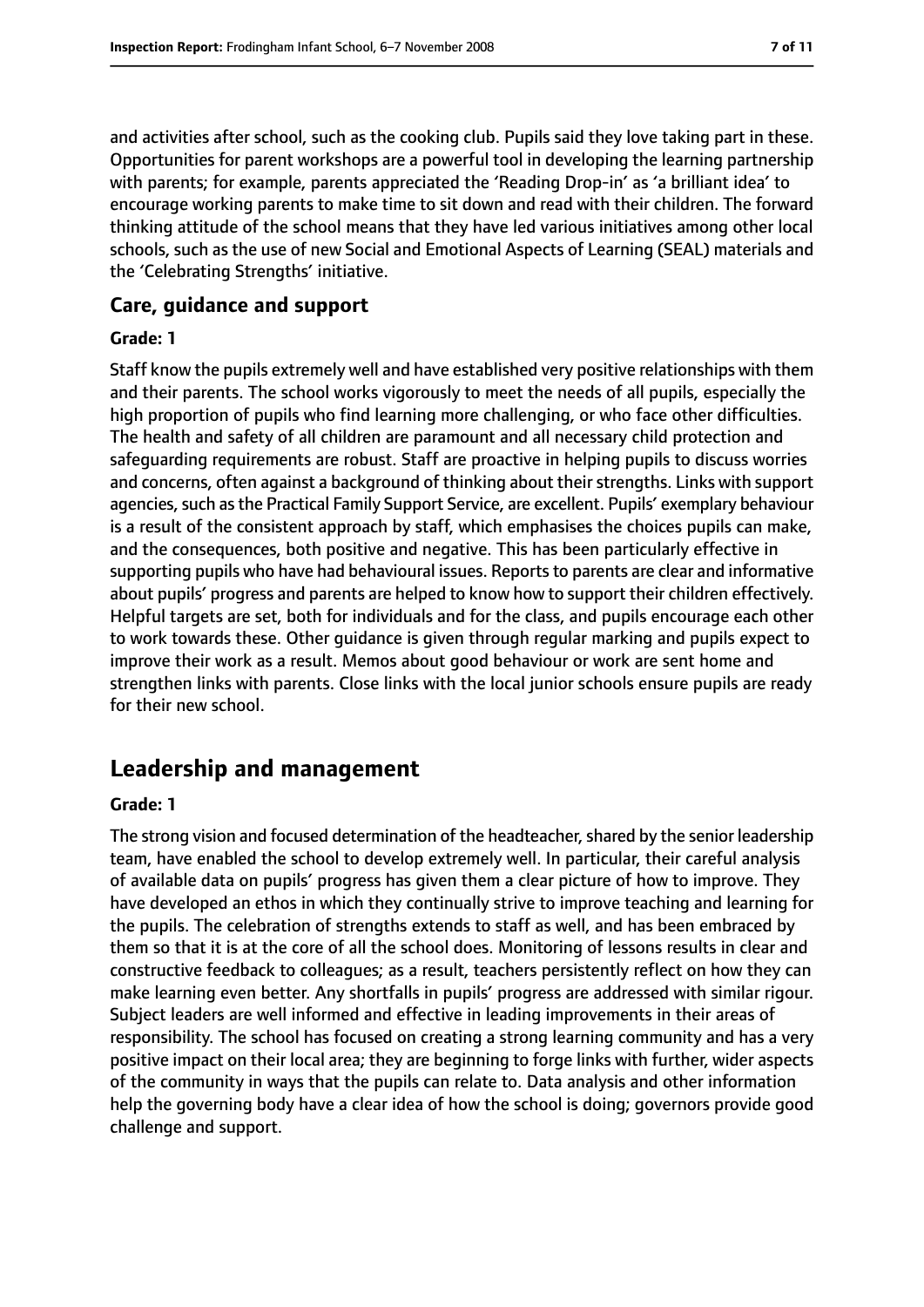**Any complaints about the inspection or the report should be made following the procedures set out in the guidance 'Complaints about school inspection', which is available from Ofsted's website: www.ofsted.gov.uk.**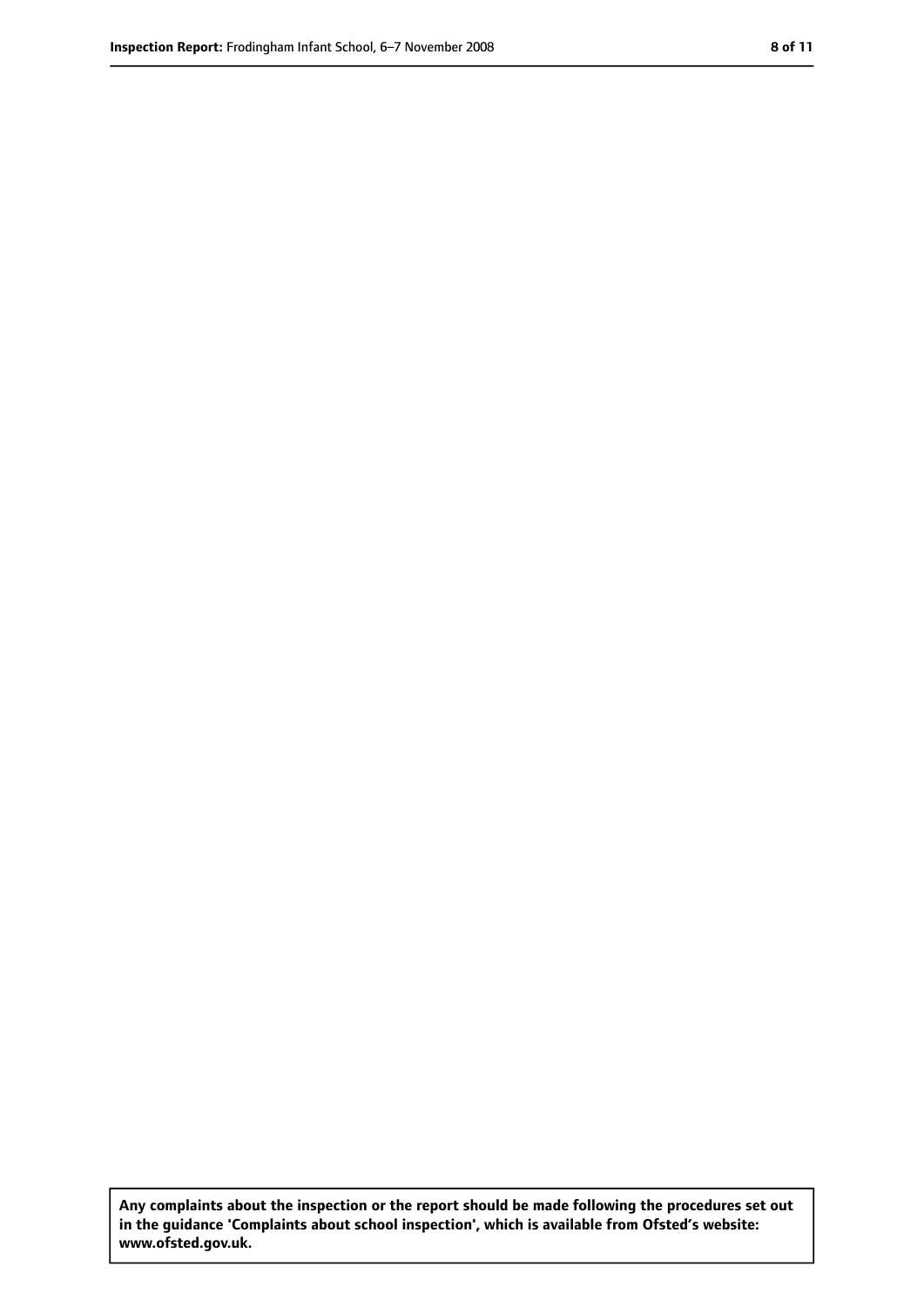# **Inspection judgements**

| Key to judgements: grade 1 is outstanding, grade 2 good, grade 3 satisfactory, and | <b>School</b>  |
|------------------------------------------------------------------------------------|----------------|
| arade 4 inadequate                                                                 | <b>Overall</b> |

## **Overall effectiveness**

| How effective, efficient and inclusive is the provision of<br>education, integrated care and any extended services in meeting the<br>needs of learners? |     |
|---------------------------------------------------------------------------------------------------------------------------------------------------------|-----|
| Effective steps have been taken to promote improvement since the last<br>inspection                                                                     | Yes |
| How well does the school work in partnership with others to promote learners'<br>well being?                                                            |     |
| The capacity to make any necessary improvements                                                                                                         |     |

# **Effectiveness of the Early Years Foundation Stage**

| How effective is the provision in meeting the needs of children in the<br><b>EYFS?</b>       |  |
|----------------------------------------------------------------------------------------------|--|
| How well do children in the EYFS achieve?                                                    |  |
| How good are the overall personal development and well-being of the children<br>in the EYFS? |  |
| How effectively are children in the EYFS helped to learn and develop?                        |  |
| How effectively is the welfare of children in the EYFS promoted?                             |  |
| How effectively is provision in the EYFS led and managed?                                    |  |

## **Achievement and standards**

| How well do learners achieve?                                                  |  |
|--------------------------------------------------------------------------------|--|
| The standards <sup>1</sup> reached by learners                                 |  |
| How well learners make progress, taking account of any significant variations  |  |
| between groups of learners                                                     |  |
| How well learners with learning difficulties and/or disabilities make progress |  |

#### **Annex A**

<sup>&</sup>lt;sup>1</sup>Grade 1 - Exceptionally and consistently high; Grade 2 - Generally above average with none significantly below average; Grade 3 - Broadly average to below average; Grade 4 - Exceptionally low.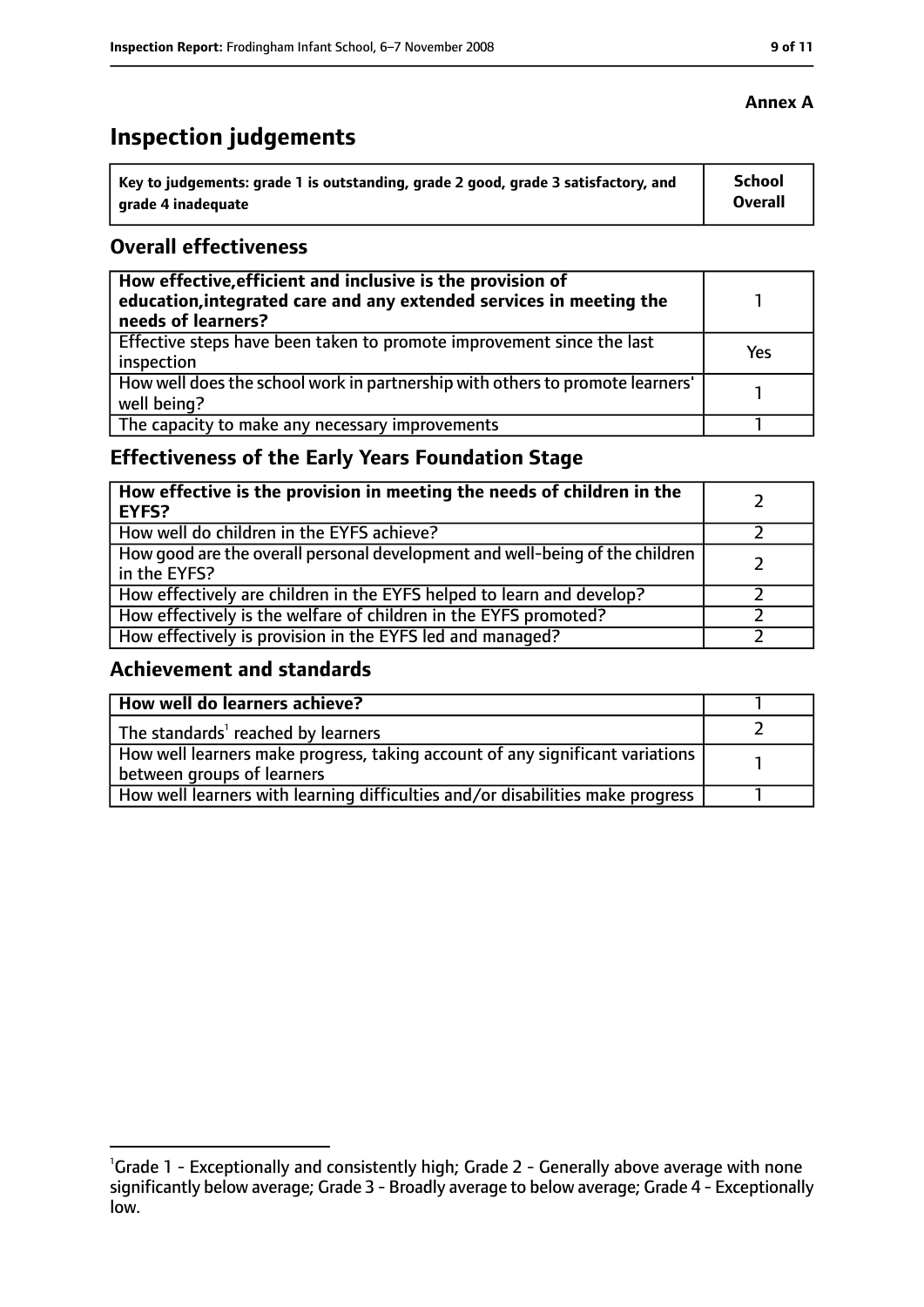# **Personal development and well-being**

| How good are the overall personal development and well-being of the<br>learners?                                 |  |
|------------------------------------------------------------------------------------------------------------------|--|
| The extent of learners' spiritual, moral, social and cultural development                                        |  |
| The extent to which learners adopt healthy lifestyles                                                            |  |
| The extent to which learners adopt safe practices                                                                |  |
| The extent to which learners enjoy their education                                                               |  |
| The attendance of learners                                                                                       |  |
| The behaviour of learners                                                                                        |  |
| The extent to which learners make a positive contribution to the community                                       |  |
| How well learners develop workplace and other skills that will contribute to<br>their future economic well-being |  |

# **The quality of provision**

| $\mid$ How effective are teaching and learning in meeting the full range of<br>  learners' needs?       |  |
|---------------------------------------------------------------------------------------------------------|--|
| How well do the curriculum and other activities meet the range of needs and<br>  interests of learners? |  |
| How well are learners cared for, quided and supported?                                                  |  |

# **Leadership and management**

| How effective are leadership and management in raising achievement<br>and supporting all learners?                                              |            |
|-------------------------------------------------------------------------------------------------------------------------------------------------|------------|
| How effectively leaders and managers at all levels set clear direction leading<br>to improvement and promote high quality of care and education |            |
| How effectively leaders and managers use challenging targets to raise standards                                                                 |            |
| The effectiveness of the school's self-evaluation                                                                                               |            |
| How well equality of opportunity is promoted and discrimination eliminated                                                                      |            |
| How well does the school contribute to community cohesion?                                                                                      |            |
| How effectively and efficiently resources, including staff, are deployed to<br>achieve value for money                                          |            |
| The extent to which governors and other supervisory boards discharge their<br>responsibilities                                                  |            |
| Do procedures for safequarding learners meet current government<br>requirements?                                                                | <b>Yes</b> |
| Does this school require special measures?                                                                                                      | <b>No</b>  |
| Does this school require a notice to improve?                                                                                                   | No         |